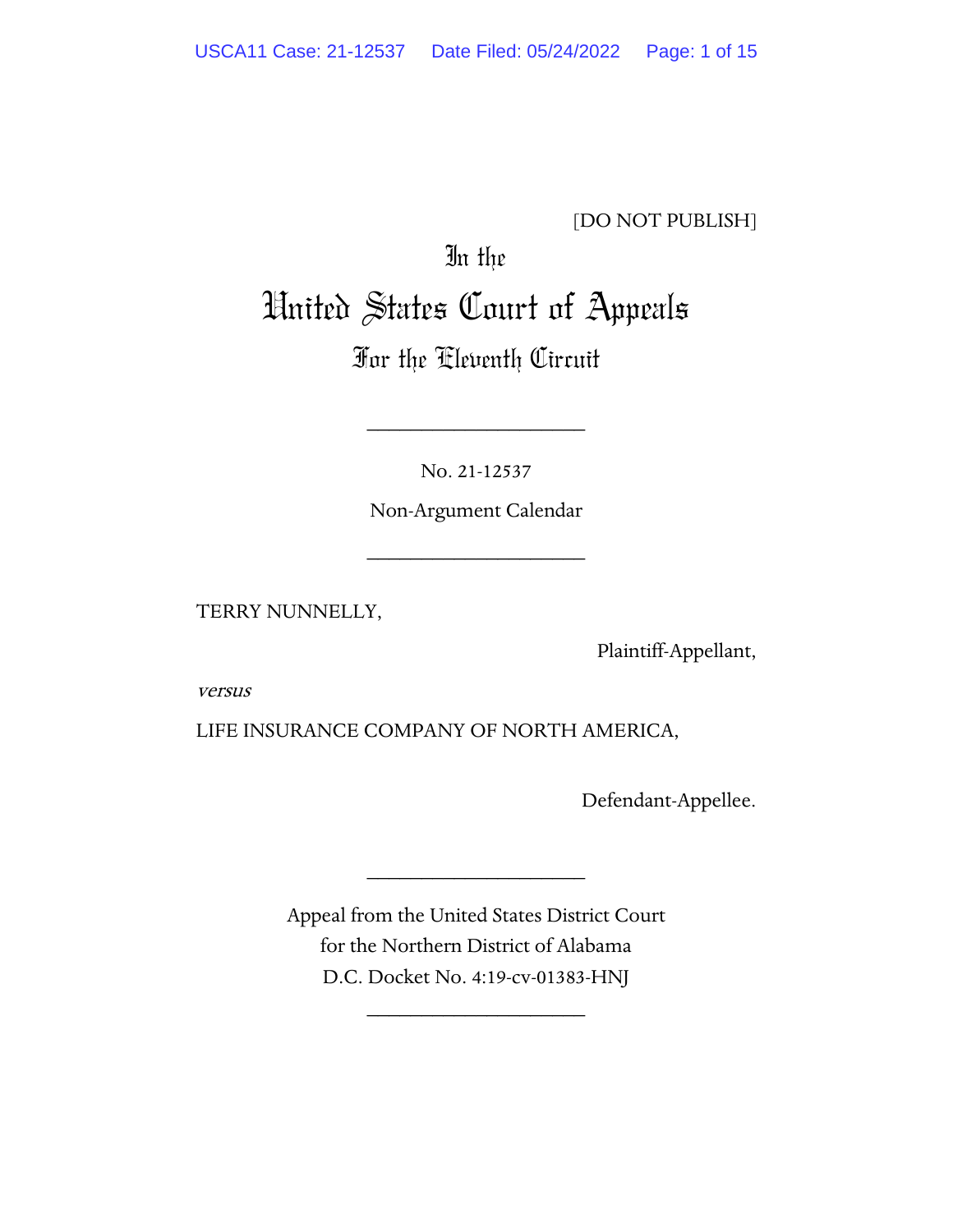Before JORDAN, BRANCH, and BRASHER, Circuit Judges.

#### PER CURIAM:

Terry Nunnelly appeals from the district court's grant of summary judgment in favor of Life Insurance Company of North America in conjunction with its denial of Nunnelly's long-term disability claim under his ERISA-governed employee benefits plan. To qualify for long-term disability under the plan, Nunnelly needed to show he was continuously disabled throughout a 26-week period. He failed to do so. Accordingly, after careful review, we affirm the district court.

#### I. Factual Background

Terry Nunnelly was employed as a mechanic by Honeywell International, Inc. ("Honeywell"), and a participant in its employee welfare benefit plan, which includes long-term disability benefits ("LTD") insured by Life Insurance Company of North America ("LINA"). Although Honeywell administers the *plan*, LINA administrates *claims* under the benefits policy, which requires the claimant to "provide the Insurance Company, at his or her own expense, satisfactory proof of Disability before benefits will be paid."

Under the policy, an employee is considered disabled "if, solely because of Injury or Sickness, he" is (1) "unable to perform the material duties of his or her Regular Occupation" and (2) "unable to earn 80% or more of his or her Indexed Earnings from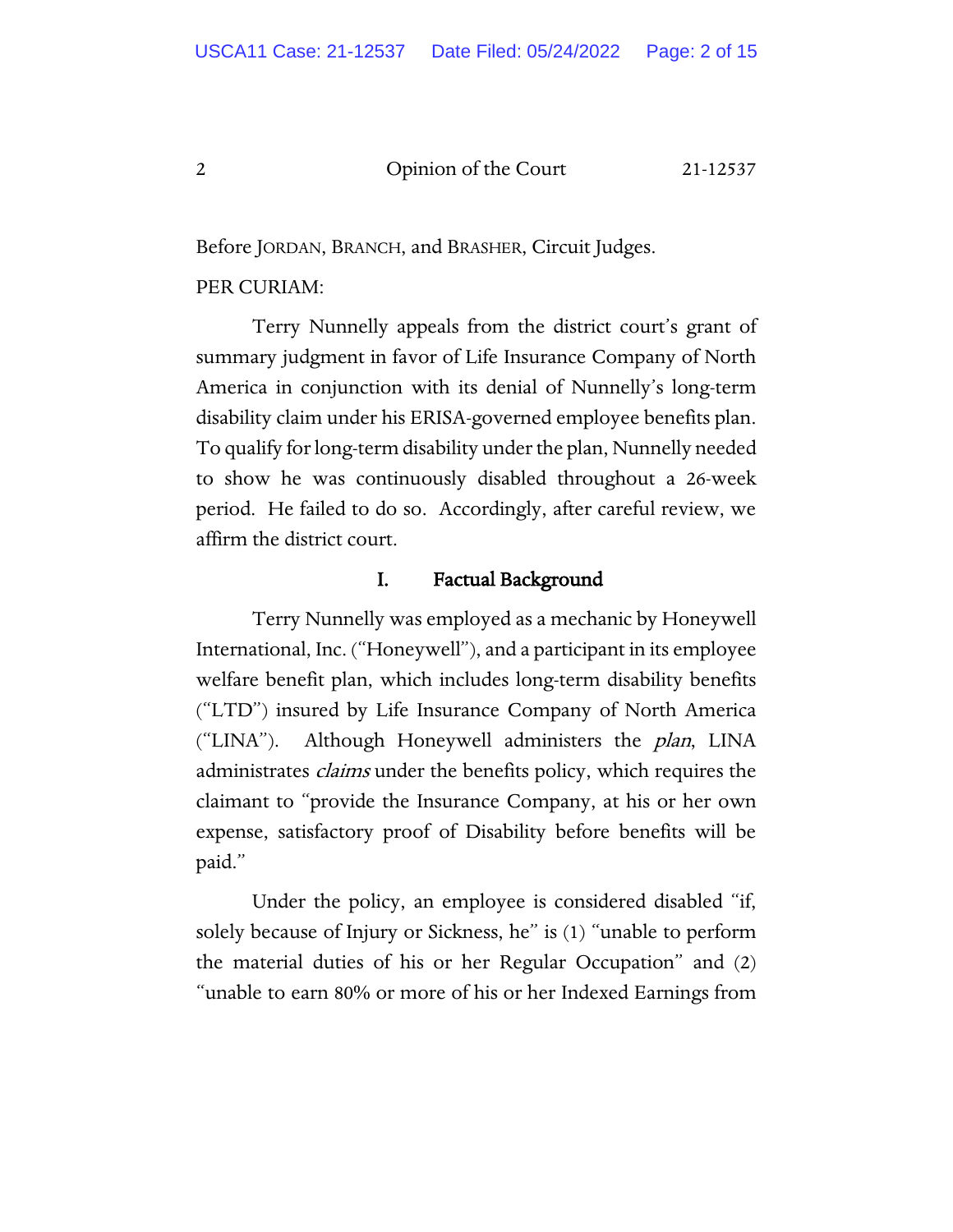working in his or her Regular Occupation." However, the policy only requires LINA to pay disability benefits for a covered employee if, together with meeting the other terms of the policy, "[t]he [e]mployee . . . satisf[ies] the Elimination Period." In turn, the policy defines Elimination Period as "the period of time an Employee must be continuously Disabled before Disability Benefits are payable." The "period of [d]isability is not continuous if separate periods of Disability result from unrelated causes." The Elimination Period under the policy is twenty-six weeks. Accordingly, to qualify for LTD benefits an employee must be continuously disabled for twenty-six weeks from the date of the beginning of the disability.

On January 18, 2017, Nunnelly ceased working as a mechanic due to migraines.<sup>[1](#page-2-0)</sup> A few days after he stopped working, Nunnelly filed a short-term disability ("STD") claim.<sup>[2](#page-2-1)</sup> Later, in November 2017, Nunnelly applied for LTD benefits by phone, and LINA followed-up with a letter requesting that he provide substantiating documents, including a completed disability questionnaire. Because Nunnelly stopped working on January 18,

<span id="page-2-0"></span> $1$  The record cites both January 18 and January 19 as the first day Nunnelly missed work. In any event, the parties appear to agree that the Elimination Period ran from January 18 through July 19, 2017, which is all that matters for purposes of this appeal.

<span id="page-2-1"></span> $2$  The STD claim eventually settled in 2019, and the settlement agreement is at the heart of Nunnelly's motion to supplement the record, which we discuss below in greater depth.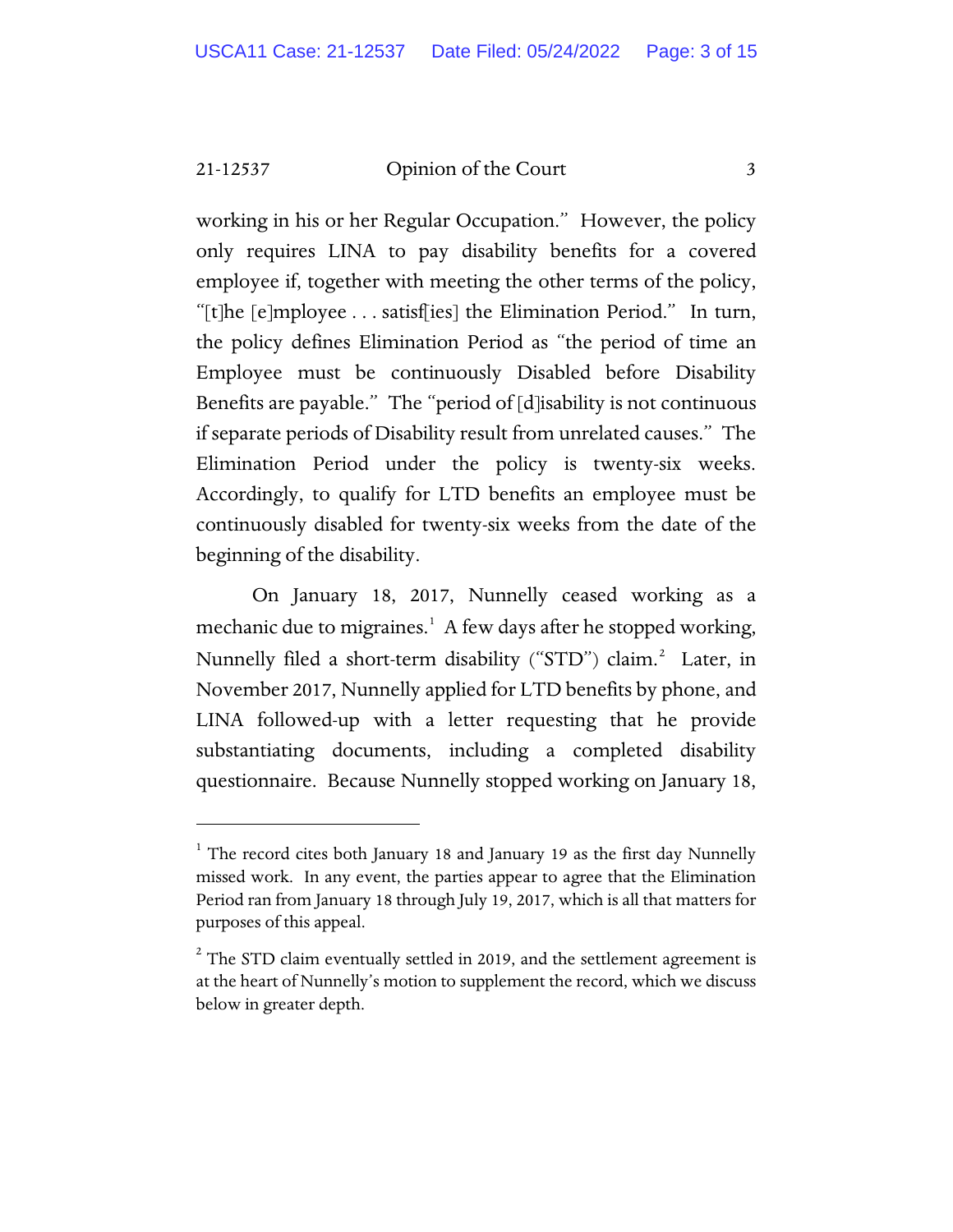he had to show a continuous disability from the January 18, 2017, (the first day Nunnelly missed work) through July 19, 2017 (twentysix weeks later)—*i.e.*, throughout the Elimination Period.

Nunnelly followed up with a paper application for LTD benefits on January 8, 2018. He marked the box indicating that he suffered a disabling illness, but failed to specify the disabling condition and identified only one treating healthcare provider— Dr. Archibald, his psychiatrist. In the accompanying disability questionnaire, he asserted that he could not work due to "manic depression, bipolar [disorder], anxiety, forgetfulness, lack of coordination," the inability to hold things in his hands, lack of concentration, pain in his neck, back, arms, and legs, and chronic migraine headaches.

LINA eventually obtained records from three physicians who treated Nunnelly during the Elimination Period: Dr. Archibald, his psychiatrist, Dr. Ballard, a pain management specialist, and Dr. Rahim, a neurologist.

Dr. Archibald treated Nunnelly for bipolar disorder, anxiety, depression, and other psychiatric issues during the period between March and June 2017.<sup>[3](#page-3-0)</sup> On May 8, 2017, Dr. Archibald indicated that due to his conditions Nunnelly could not work, and he renewed this conclusion during a follow-up visit on May 22. Dr.

<span id="page-3-0"></span> $^3$  These dates only reflect the instances Dr. Archibald treated Nunnelly during the Elimination Period—but the record does show that Dr. Archibald treated Nunnelly from 2009-2017.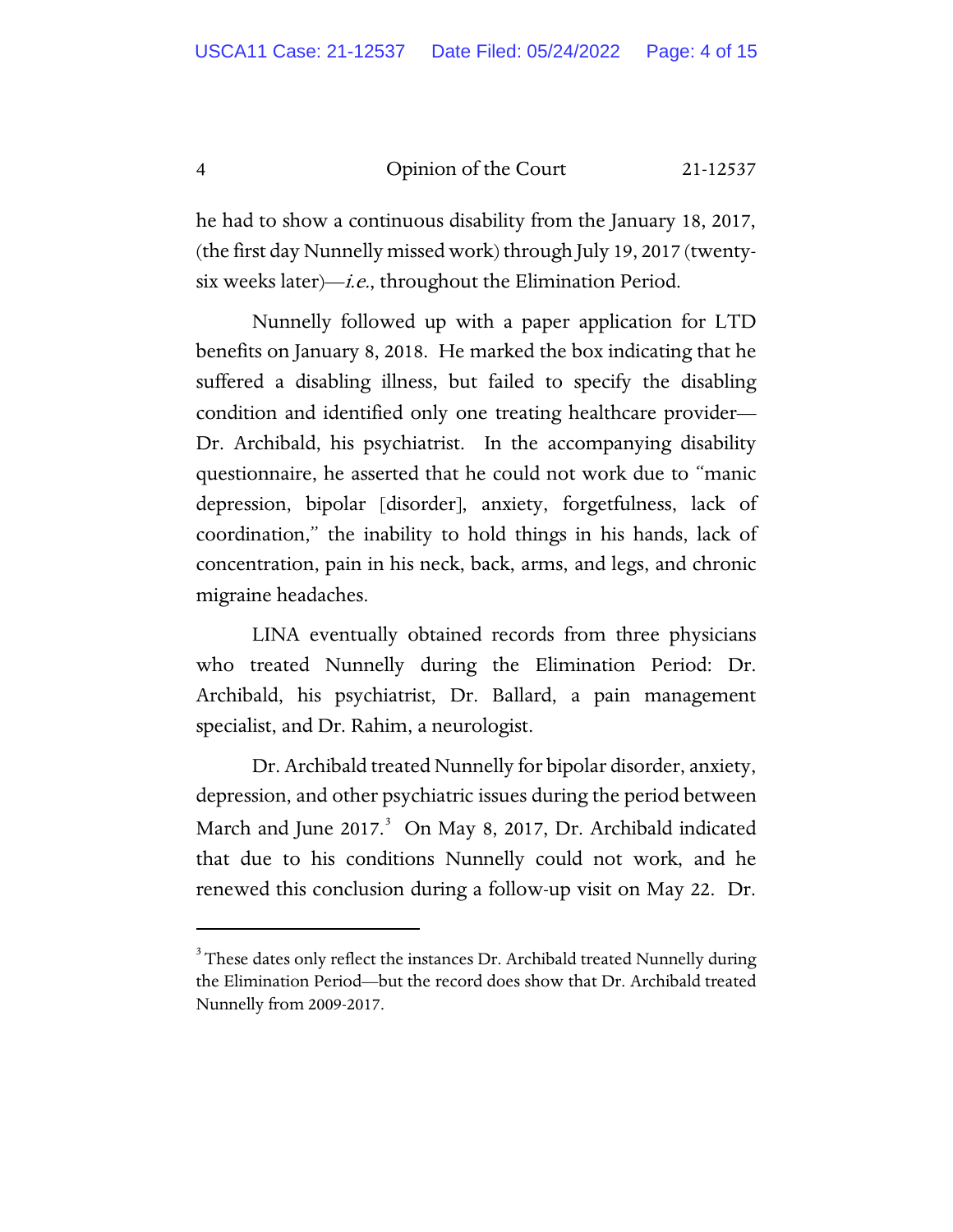Archibald treated Nunnelly again on June 5, 2017, where he showed some improvement, but Dr. Archibald noted that Nunnelly was "not ready to return [to work] till hypersomnia is gone."

The June 5, 2017, appointment was the last time Dr. Archibald examined Nunnelly. Yet on February 19, 2018, Dr. Archibald opined that based on his *June 5, 2017* examination of Nunnelly, Nunnelly remained unable to work due to high levels of panic, anxiety, auditory/visual hallucinations and mood swings.

Dr. Ballard's records revealed that she treated Nunnelly for neck, shoulder, head pain, and migraines, which Nunnelly described as "debilitating" and "incapacitating," from January to April 2017. She noted that pain medication and a "more active lifestyle" helped relieve pain and improve daily function encouraging Nunnelly to be "as active as possible." Notably, Dr. Ballard did not recommend any work restrictions.

Dr. Rahim, a neurologist, treated Nunnelly for migraines and other neurological ailments including chronic neck pain in January and March 2017.<sup>[4](#page-4-0)</sup> Dr. Rahim initially assessed that Nunnelly could not return to work until March 6, 2017—a conclusion he reiterated in a questionnaire he submitted to LINA. In that form, Dr. Rahim also noted that Nunnelly could only return

<span id="page-4-0"></span> $4$  Dr. Rahim indicated in the questionnaire that he first treated Nunnelly for these conditions in August 2016.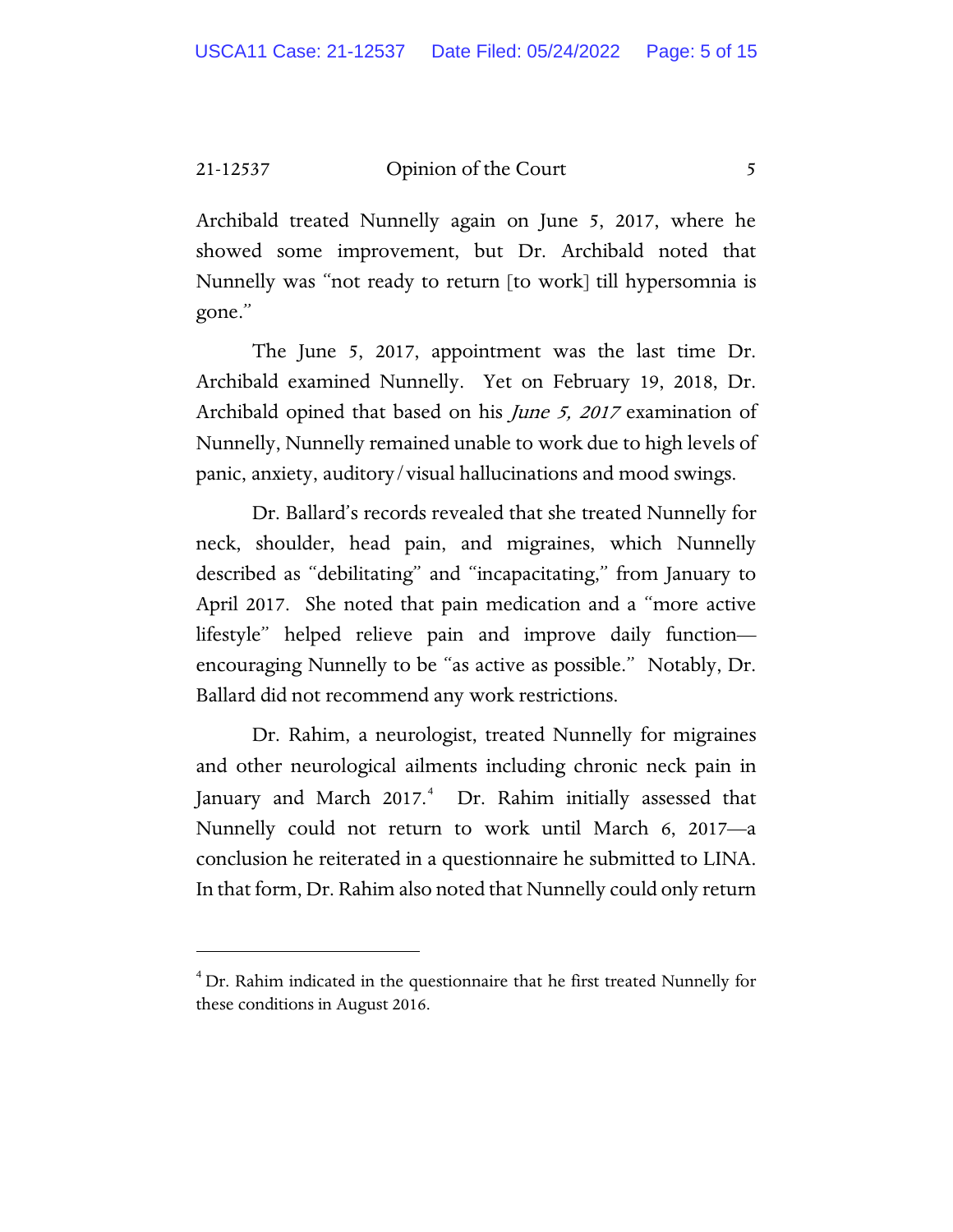on March 6 subject to certain occupational restrictions, including avoiding prolonged standing, sitting, bending, and exposure to noise and light. But after a follow-up appointment on March 2, 2017, in which Nunnelly discussed suffering from debilitating migraines, Dr. Rahim modified his return-to-work recommendation, stating that Nunnelly should not return to work until June 5, 2017. Later, on March 19, 2017, Dr. Rahim submitted another form to LINA indicating that Nunnelly could return to work—with restrictions—on June 1, 2017. The March 19 recommendation is Dr. Rahim's last evaluation on Nunnelly's ability to work.

As part of LINA's review process, two medical reviewers provided opinions about Nunnelly's work limitations based on a review of the treatment notes and provider-questionnaires. One reviewer concluded that Nunnelly did not have any functional limitations and could work unrestricted. The other determined that Nunnelly did, in fact, suffer from a psychiatric functional impairment from January 18 to June 5, 2017, but that, because Nunnelly was not treated after June 5, she could not comment on his functionality beyond that date.

After reviewing these materials, as well as those submitted as part of Nunnelly's STD claim,<sup>[5](#page-5-0)</sup> LINA denied Nunnelly's LTD claim on January 26, 2018, concluding that the submitted medical

<span id="page-5-0"></span><sup>5</sup> Nunnelly's STD claim was denied, but he filed suit in Alabama state court and the case settled in 2019.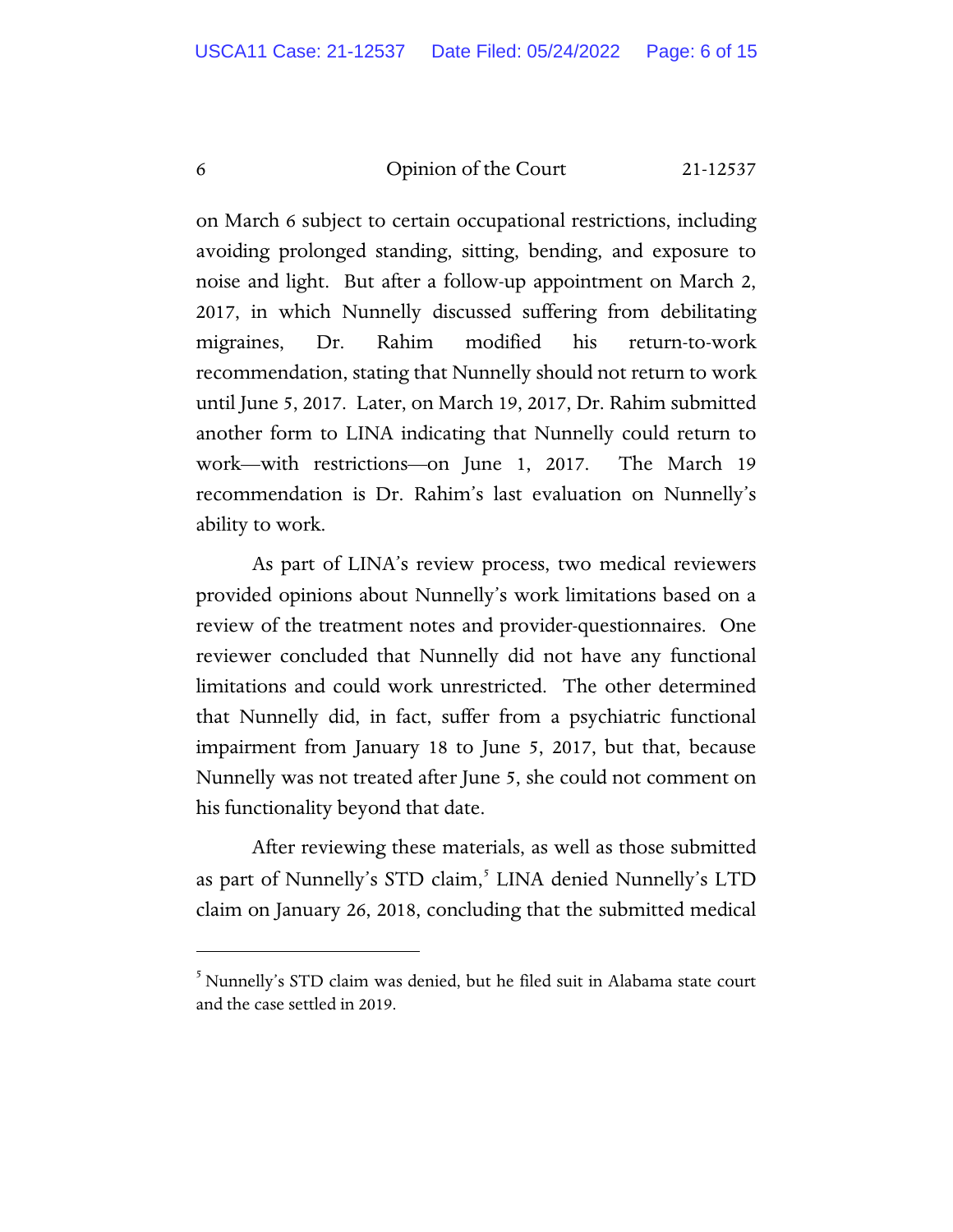information did "not show evidence of a functional loss that preclude[d] [Nunnelly] from completing the essential functions of [his] occupation." Nunnelly appealed the denial and, after obtaining independent opinions from third-party physicians—who concluded, among other things, that based on a review of Nunnelly's medical records, his inability to work from January 18, 2017 through April 19, 2017 due to severe migraines and chronic neck pain was supported by medical evidence, but found no support for any neurological restrictions or impairments beyond April 19, 2017—LINA denied his appeal in September 2018. LINA explained that "the available medical information fails to reveal findings to support an impairment or functional loss that was present continuously . . . throughout the Elimination Period stated in the LTD policy" and, as a result, Nunnelly did not qualify as disabled under the LTD policy.

In July 2019, Nunnelly sued LINA for LTD benefits in Alabama state court. LINA removed the case to the United States District Court for the Northern District of Alabama because Nunnelly's claim implicated the Employee Retirement Income Security Act ("ERISA"), 29 U.S.C. § 1001 et seq.<sup>[6](#page-6-0)</sup> The parties filed dueling dispositive motions—Nunnelly filed a "motion for

<span id="page-6-0"></span> $6$  Nunnelly's claim arises under 29 U.S.C.  $\S$  1132(a)(1)(B), which provides beneficiaries of ERISA-governed plans a cause of action "to recover benefits due to [them] under the terms of [their] plan."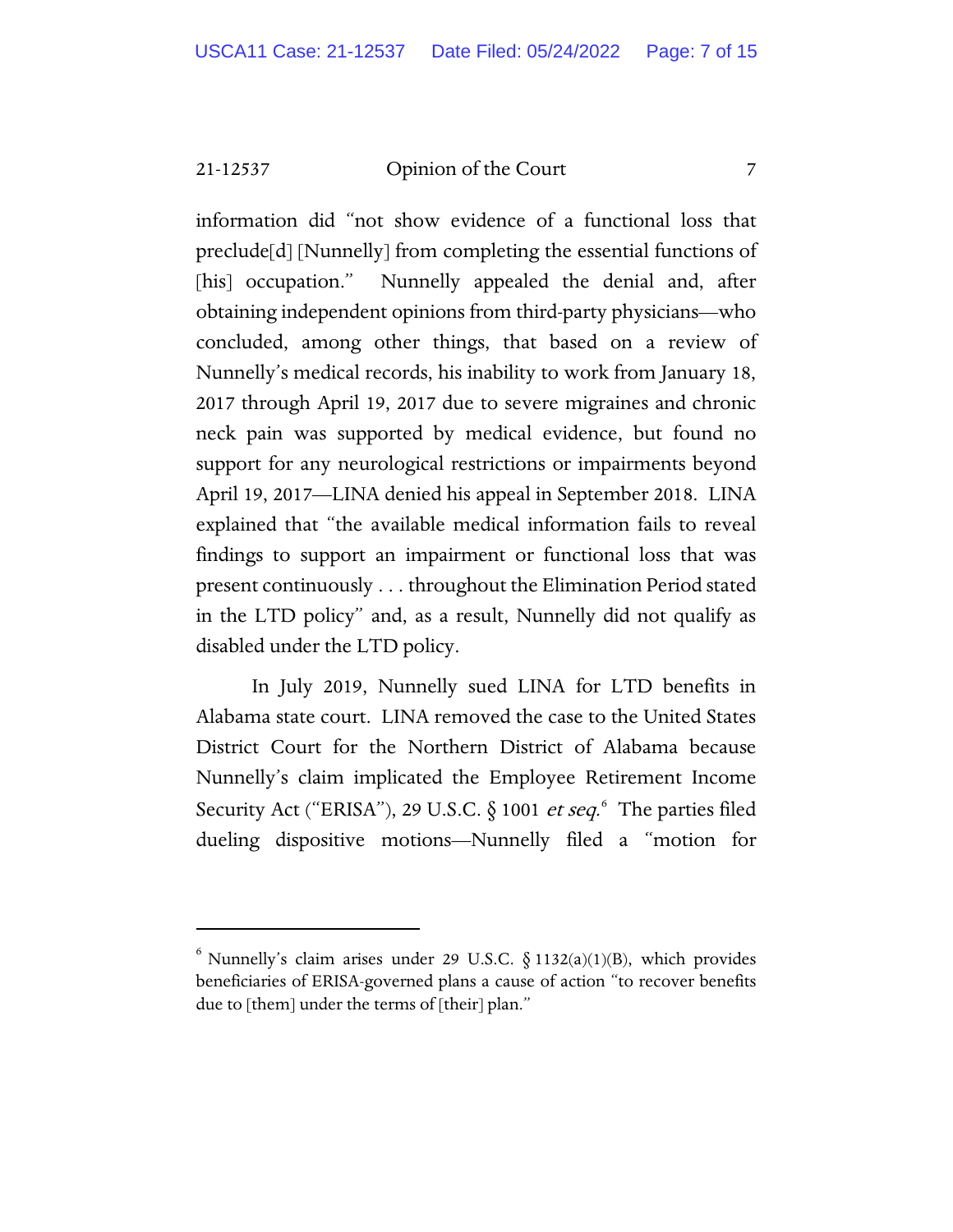judgment on LTD benefits for inability to perform own occupation," and LINA moved for summary judgment.

In accordance with the parties' consent to the magistrate judge's exclusive jurisdiction, a magistrate judge granted LINA's motion for summary judgment, finding that its denial of Nunnelly's LTD claim was correct because the medical records did not establish that Nunnelly was disabled continuously throughout the Elimination Period.

Nunnelly timely appealed. With his appeal pending, Nunnelly filed a motion to supplement the record on appeal with a 2019 settlement agreement resolving his claim for STD benefits.

#### II. Standard of Review

"We review *de novo* a district court's grant of summary judgment." Hill v. Emp. Benefits Admin. Comm. of Mueller Grp. LLC, 971 F.3d 1321, 1325 (11th Cir. 2020). Summary judgment is appropriate where "there is no genuine issue as to any material fact and the movant is entitled to judgment as a matter of law." Fed. R. Civ. P. 56(a).

#### III. Discussion

Nunnelly bears the burden of proving he is entitled to LTD benefits. See Glazer v. Reliance Standard Life Ins. Co., 524 F.3d 1241, 1247 (11th Cir. 2008). We review a claim for the wrongful denial of benefits under an ERISA-governed plan using a six-step framework: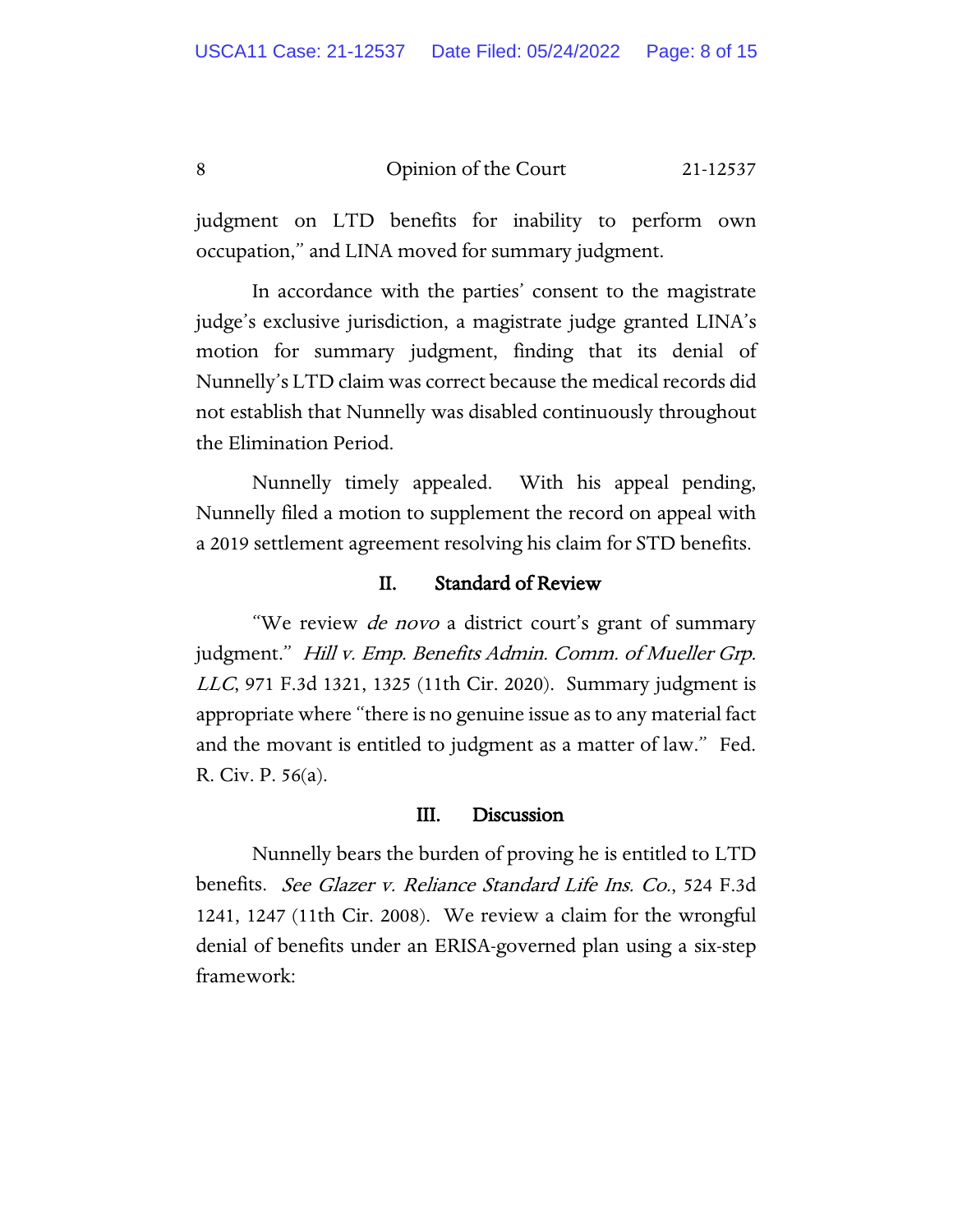(1) [We] [a]pply the *de novo* standard to determine whether the claim administrator's benefits-denial decision is "wrong" (i.e., [we] disagree[] with the administrator's decision); if it is not, then [we] end the inquiry and affirm the decision.

(2) If the administrator's decision in fact is "*de novo* wrong," then [we] determine whether [it] was vested with discretion in reviewing claims; if not, [we] end judicial inquiry and reverse the decision.

(3) If the administrator's decision is "*de novo* wrong" and [it] was vested with discretion in reviewing claims, then [we] determine whether "reasonable" grounds supported it (hence, review [its] decision under the more deferential arbitrary and capricious standard).

(4) If no reasonable grounds exist, then [we] end the inquiry and reverse the administrator's decision; if reasonable grounds do exist, then [we] determine if [the administrator] operated under a conflict of interest.

(5) If there is no conflict, then [we] end the inquiry and affirm the decision.

(6) If there is a conflict, the conflict should merely be a factor for [us] to take into account when determining whether an administrator's decision was arbitrary and capricious.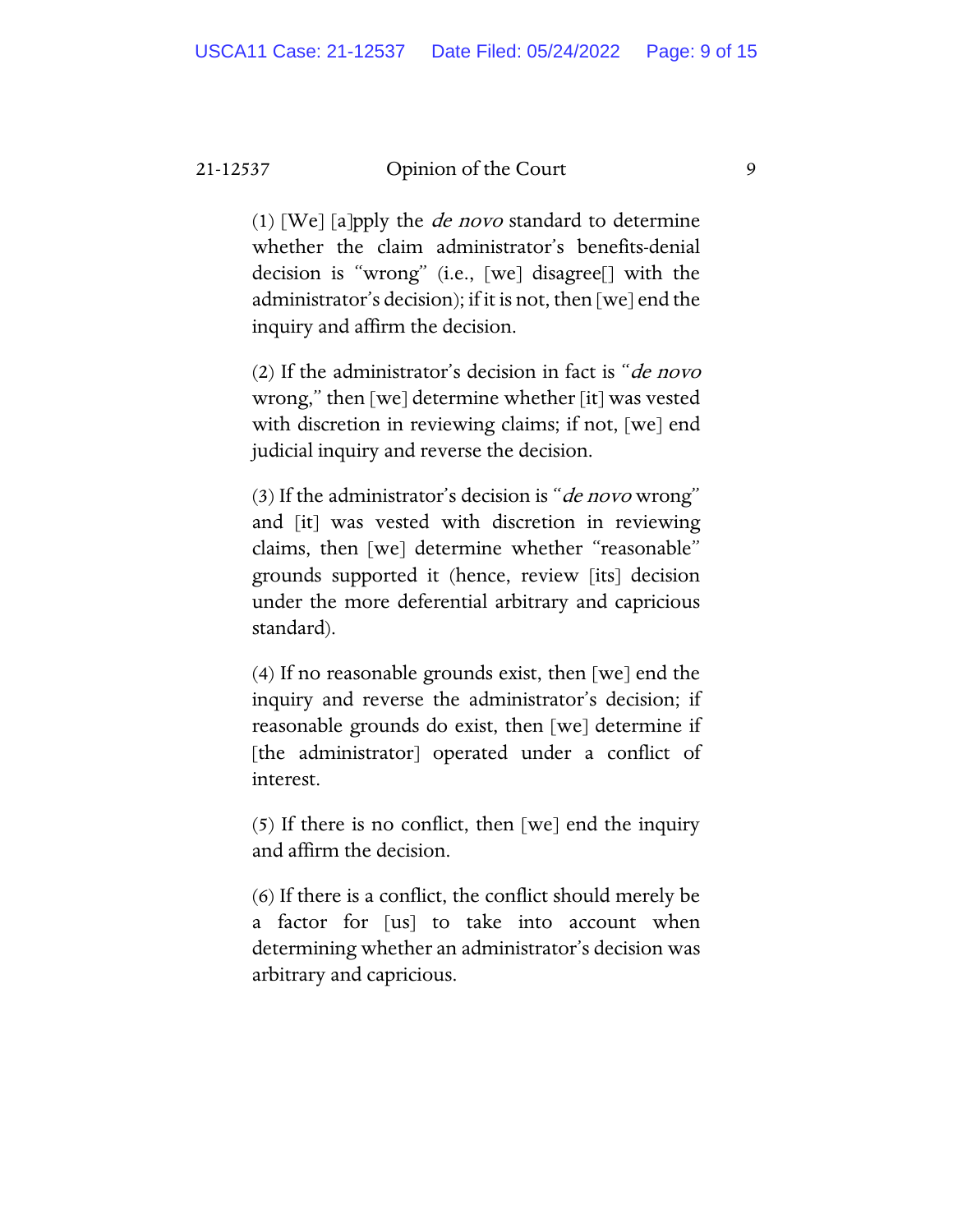*Hill*, 971 F.3d at 1326 (quotation omitted). "At each step, the court makes a determination that results in either the progression to the next step or the end of the inquiry." *Id.* (quotation omitted).

Under the initial *de novo* review step, we analyze the claimant's eligibility for benefits as if we were the administrator "in the first instance." Id. So "what the actual administrator said in justifying its decision is irrelevant to this step one analysis," *id.* at 1326–27, and we are limited to "the evidence before the administrator at the time it made its decision," Melech v. Life Ins. Co. of N. Am., 739 F.3d 663, 672 (11th Cir. 2014). Our inquiry under this step is whether we would have reached the same decision as LINA. Id.

For the reasons explained below, we hold that LINA's denial of benefits was correct.

#### A. LINA's denial of benefits decision was correct

LINA correctly denied Nunnelly's LTD claim because he failed to establish his entitlement to those benefits. We reiterate, to be eligible for LTD under the policy, a claimant must show, among other things, a continuous disability throughout the twenty-six-week elimination period. Here the elimination period ran from January 18 (Nunnelly's last day at work) to July 19, 2017 (twenty-six weeks later). And an employee is "disabled" under the policy "if, solely because of Injury or Sickness, he" is (1) "unable to perform the material duties of his or her Regular Occupation" and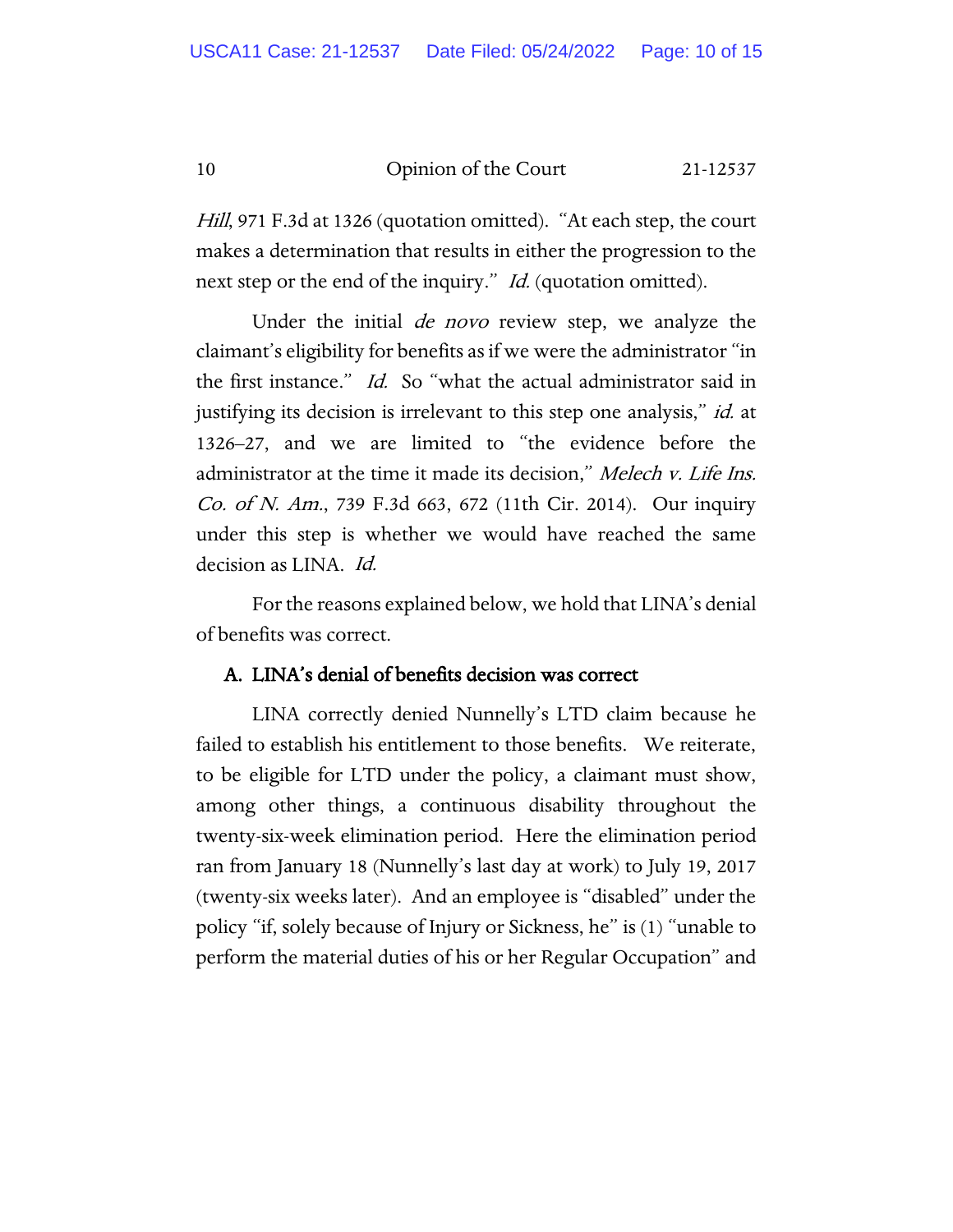(2) "unable to earn 80% or more of his or her Indexed Earnings from working in his or her Regular Occupation."

The lack of medical evidence of continuous disability lasting from January 18 through July 19, 2017 is fatal to Nunnelly's claim. Although Nunnelly produced evidence from two treating physicians, Drs. Archibald and Rahim, showing that he suffered from serious mental and physical ailments at various points during the Elimination Period, those records do not speak to Nunnelly's condition beyond June 5, 2017, the last time Dr. Archibald treated Nunnelly. As a result, Nunnelly has not shown that his disability continued from June 5 through July 19.

To be sure, Dr. Archibald opined in February 2018 that, based on his June 5, 2017 examination, Nunnelly "is unable to return to work due to severity of auditory/visual hallucinations, high level of panic and anxiety [and] mood swings." But, without examining Nunnelly on or after July 19, how could Dr. Archibald know, eight months later, that a disability continued for weeks after he last saw the patient? $^7$  $^7$  Dr. Archibald's speculation does not undermine LINA's decision to deny Nunnelly LTD benefits. See Glazer, 524 F.3d at 1247 (holding that denial of benefits was de

<span id="page-10-0"></span><sup>&</sup>lt;sup>7</sup> We note an inconsistency between Dr. Archibald's June 5, 2017, treatment notes and his February 2018 opinion that further undermines the weight of this evidence. In his June 5 notes, Dr. Archibald wrote that Nunnelly could not work because of hypersomnia (drowsiness during the day), but eight months later he claimed Nunnelly could not work because of hallucinations, panic, anxiety, and mood swings.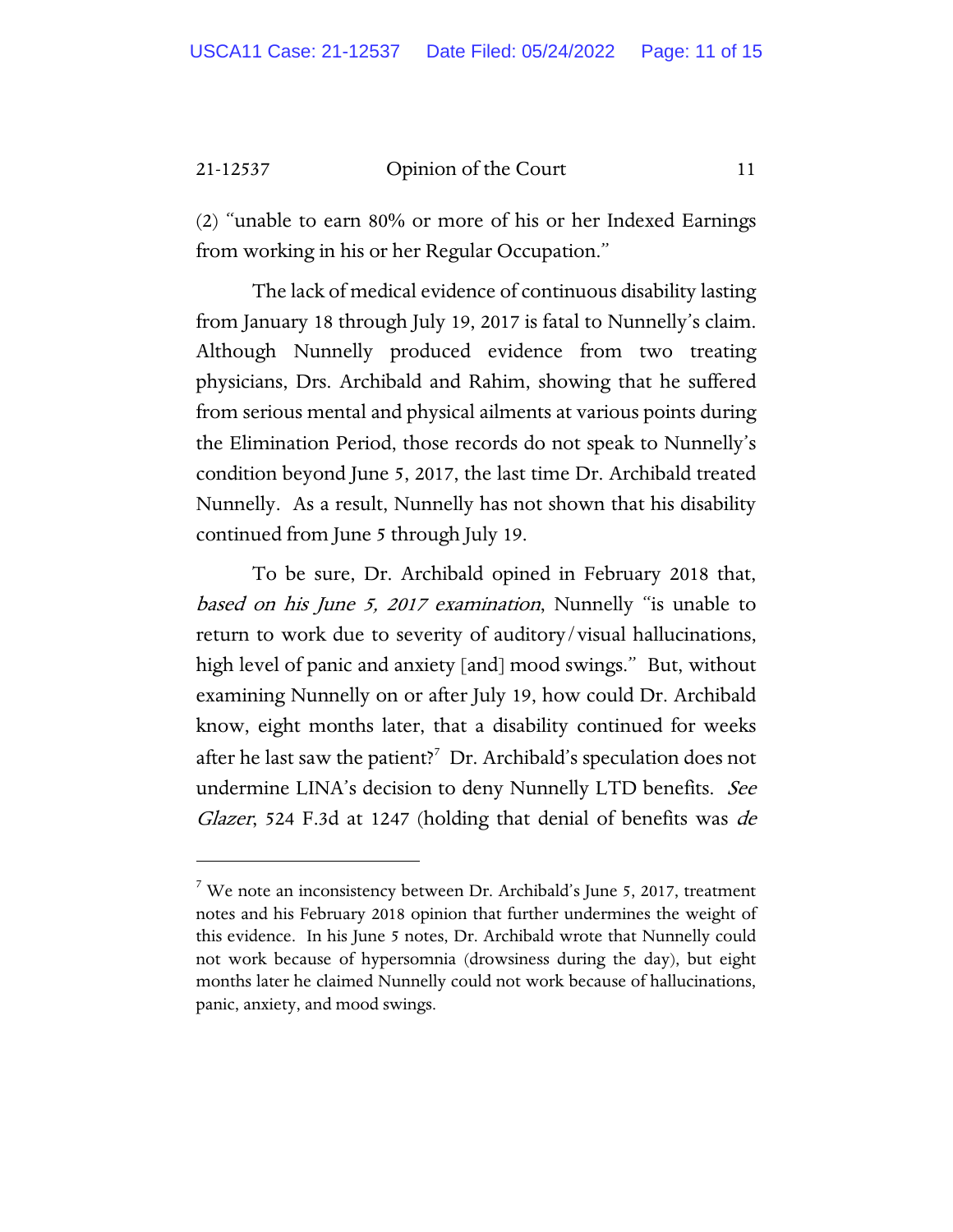novo correct, in part, because the physician who concluded the plaintiff could not work had not examined the plaintiff in more than a year and whose opinion was contradicted by other independent doctors).

We thus hold that LINA's decision to deny LTD benefits was correct under the *de novo* standard of review. *See Hill*, 971 F.3d at  $1326.8$ 

"[W]e have the power" to supplement the record on appeal "in exceptional circumstances." Vital Pharm., Inc. v. Alfieri, 23 F.4th 1282, 1288 (11th Cir. 2022) (quotation omitted). One such circumstance is if supplementing the record "is in the interests of justice." CSX Transp. Inc. v. City of Garden City, 235 F.3d 1325, 1330 (11th Cir. 2000). And we have said that a "primary factor" in deciding a motion to supplement the record is whether the new material "would establish beyond any doubt the proper resolution of the pending issues." Id. Whether to grant a motion to supplement the record on appeal "is a matter left to our discretion." Id.

Supplementing the record with the new materials is not in the interest of justice nor would it establish beyond any doubt the proper resolution of the main issue in this case—whether Nunnelly was continuously disabled from January 18 to July 19, 2017. The settlement agreement says nothing about that fact. Indeed, it says nothing about why Honeywell agreed to settle Nunnelly's

<span id="page-11-0"></span> $^8$  Carried with the case is Nunnelly's motion to supplement the record with a settlement agreement between Nunnelly and Honeywell on Nunnelly's STD claim—as well as correspondence relating to this claim. Nunnelly contends that these materials bar LINA from arguing that he was not continuously disabled because, as part of the settlement, Honeywell paid him STD benefits in an amount equivalent to 26 weeks. As far as we can tell, Nunnelly is raising the effect of the STD settlement agreement on his LTD claim for the first time. Setting aside whether Nunnelly abandoned his claim by not raising it below, we deny his motion to supplement the record.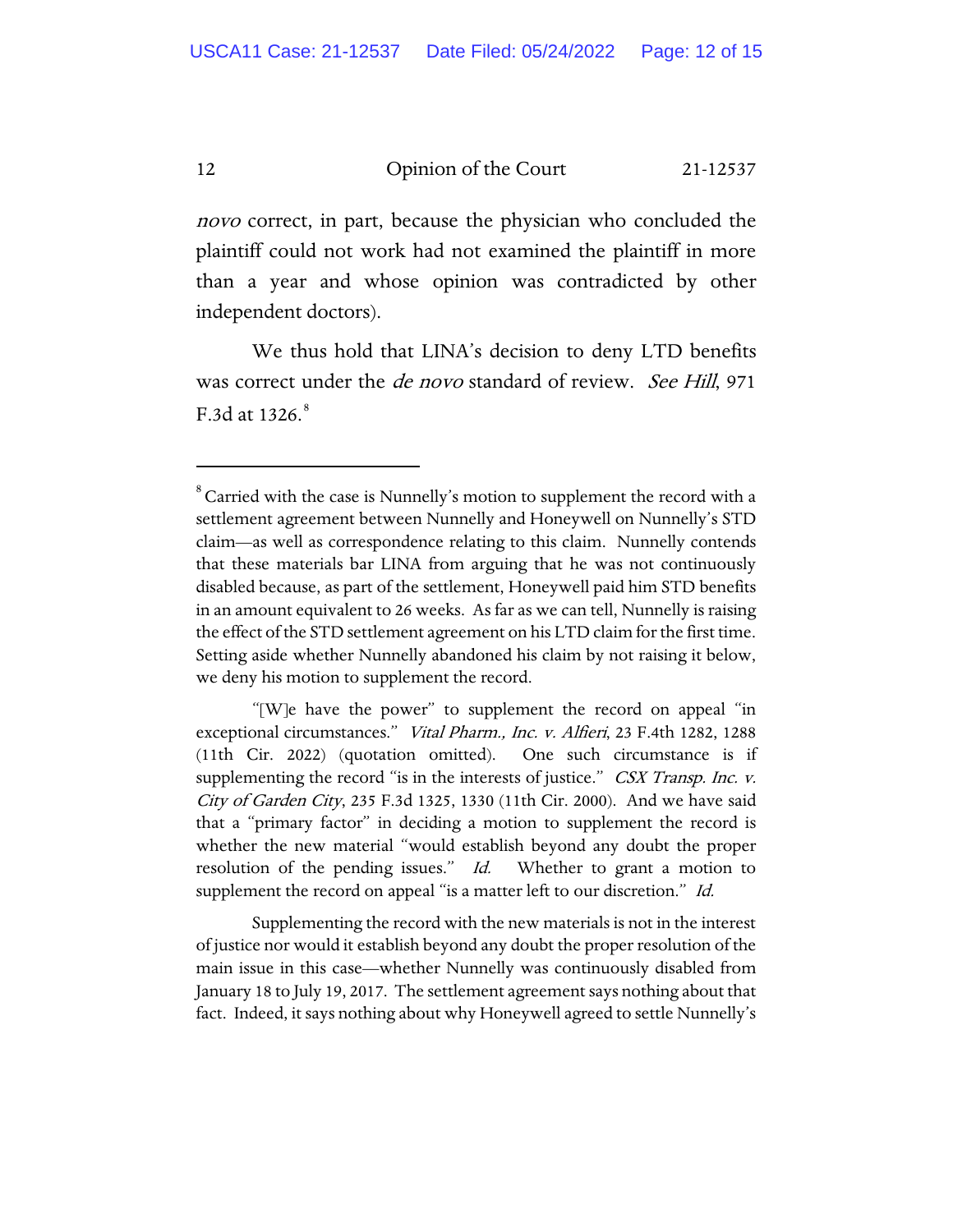## B. The district court did not err in denying Nunnelly's motion to remand to consider SSDI award

Nunnelly raises a second contention on appeal: that the district court should have remanded his case to LINA to consider a February 5, 2020, decision of the Social Security Administration awarding him disability insurance benefits ("SSDI"), so that it could base its decision on a complete administrative record. He cites to our decision in Melech v. Life Ins. Co. of N. Am., which he says compels a remand of his case. See 739 F.3d 663 (11th Cir. 2014). We disagree and conclude the district court did not err in not remanding the case for LINA to consider the SSDI award.

First, and most importantly, the SSA rendered its award decision on February 5, 2020, sixteen months after LINA issued its

STD claim at all. Moreover, it expressly carves out the LTD claim from the settlement, states that Honeywell and LINA make no admission to "any liability," and forbids the parties from using the agreement "as evidence to prove any alleged wrongdoing or any other alleged wrong . . . in any action or proceeding" other than a failure to comply with the settlement agreement. Thus, the settlement agreement has no bearing on whether Nunnelly was disabled throughout the Elimination Period for purposes of LTD benefits.

So too with the correspondence between the insurance company and Nunnelly (and his counsel), many of which are already in the administrative record. These letters track the lifecycle of Nunnelly's STD claim—including a request for Nunnelly to provide more information, the denial of his claim, Nunnelly's appeal, and so on. Yet they do not speak to whether Nunnelly was continuously disabled throughout the Elimination Period nor shed any light on why the STD claim settled. Accordingly, we deny Nunnelly's motion to supplement the record.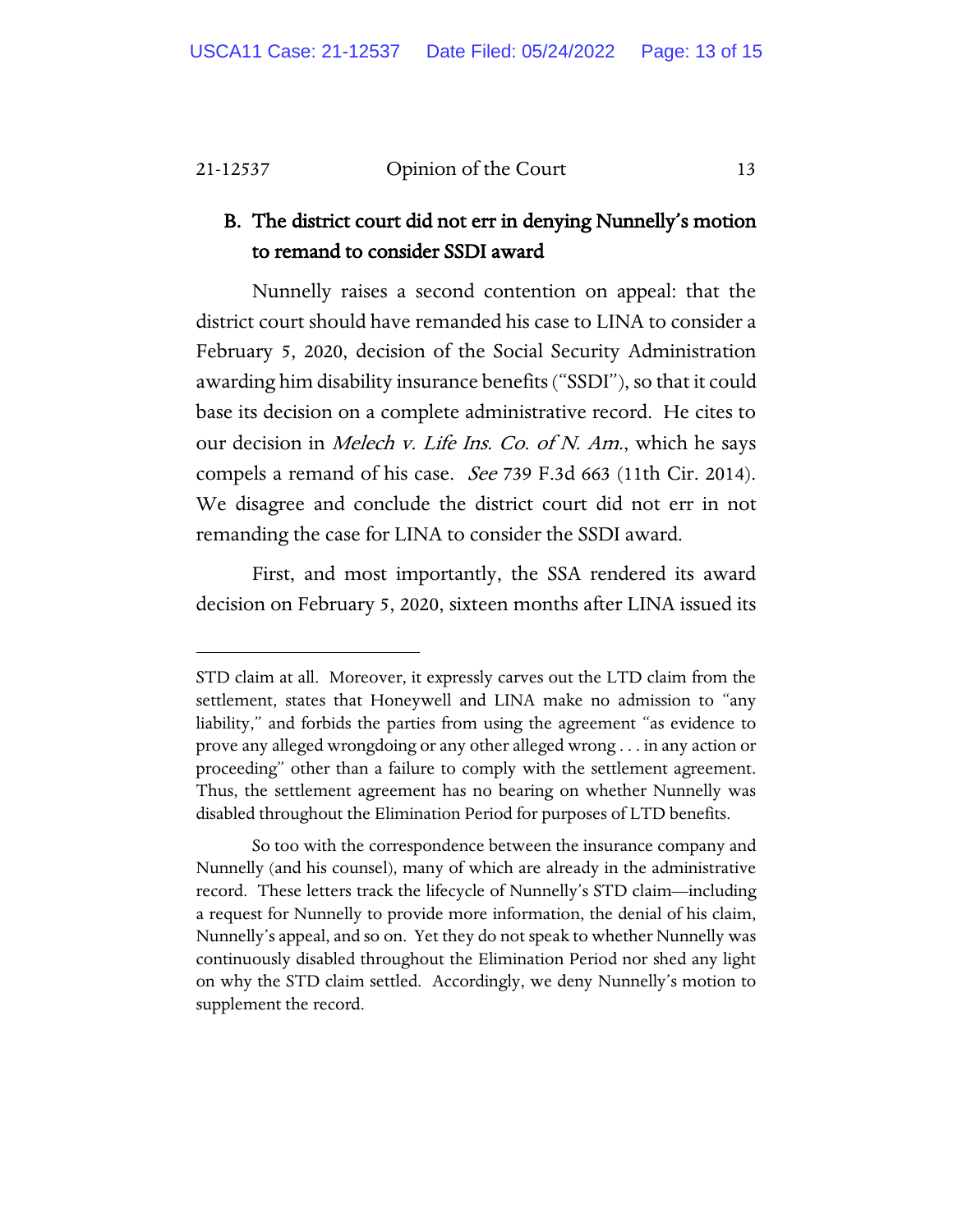final decision denying LTD benefits. Indeed, the SSDI decision came months after LINA removed this lawsuit to federal court. It is simply incorrect to assert that LINA decided Nunnelly's LTD claim on an incomplete record because a favorable SSDI award was issued over a year after the administrative appeals process concluded.

Second, and contrary to Nunnelly's argument, our decision in *Melech* undercuts his position. In *Melech*, we remanded with instructions to reconsider a plaintiff's LTD claim because the record revealed that the plan administrator ignored an intervening SSA medical evaluation and subsequent SSDI award when it affirmed its denial on administrative appeal. 739 F.3d at 665-66, 676–77. Crucially, we held that determining whether the plan administrator rendered its decision on a complete record was a "predicate to our ability to review the substantive decision" denying benefits. *Id.* at 673.

This case is quite unlike the situation in *Melech*. Unlike the SSDI award in that case, which was available to the plan administrator during the administrative appeals process, Nunnelly's SSDI award was not available until over a year after LINA affirmed its denial decision. Indeed, it came months after this lawsuit was filed. Accordingly, the district court properly declined to remand the case for LINA to consider the SSDI award.

\* \* \*